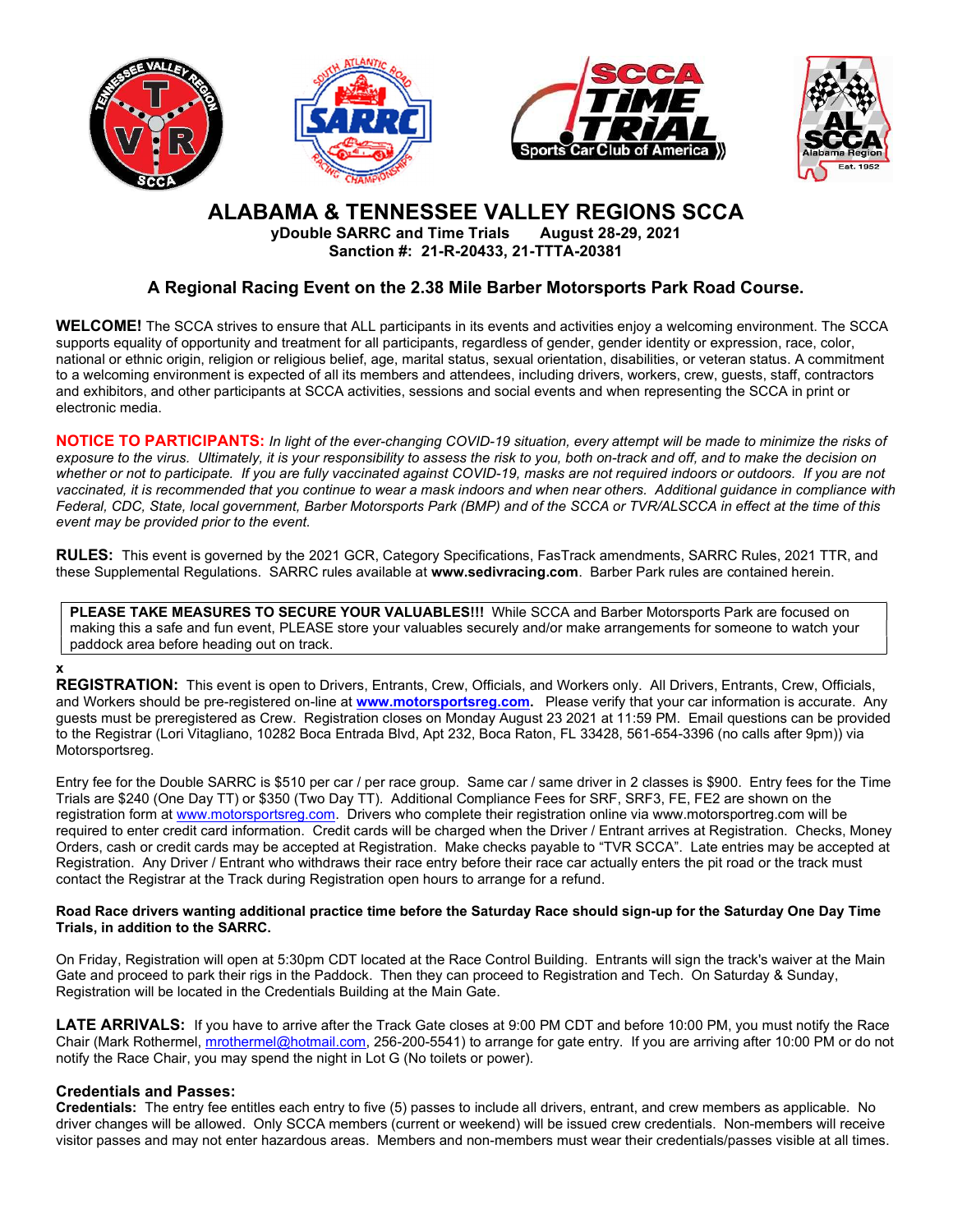Credentials are valid only for the person to whom they are issued. Credential fraud of any kind will result in a penalty to anyone involved.

SCCA Weekend Memberships: Weekend memberships can be obtained from SCCA's website at www.scca.com. Please do so in advance of the event weekend.

Minors: At Barber Motorsports Park, Children 12 and under accompanied by an event participant will be admitted free. Any minor over the age of 12 will be counted as one of the five passes allowed per entry.

Waivers: Each person entering the property must sign a SCCA waiver at Registration.

Car Eligibility: SARRC is open to all vehicles conforming to the current GCR and SARRC Rules. Rules for CF, IT7, ITO, IT7R, SMSET, SMT, SMSE, and SPO/SPU are available at 2021 SEDIv Class Rules www.SEDIVRacing.com. IT-EZ are provided herein. S2000 rules (2013 GCR, Section 9.1.8.B) may be found at http://specracer.com/SRFInfo/links/2013%20GCR-%20February.pdf. The Time Trial sessions are open to all vehicles conforming to the current GCR, IT-EZ, S2000, SEDIV Regional, and National Time Trials Classes.

Improved Touring – EZ Regional Class: The purpose of IT-EZ is to create a regional class where cars built for ChampCar or similar endurance racing series will have a place to race on an SCCA Regional race weekend. As opposed to any other class of SCCA road racing, IT-EZ competition is designed as a "fun run" class, without regards to balance of performance, or classes within the series; class distinctions within the various series will not be enforced. IT-EZ is designed to provide a way for drivers to earn an SCCA racing license and race in regional competition, with the absolute lowest cost vehicle. Drivers must meet driver requirements as listed above in the DRIVER ELIGIBILITY paragraph of these Supplemental Regulations. Waivers will not be considered or granted in areas regarding safety of vehicle or driver. Decision of officials with regard to safety elements are final and not protestable. GCR 9.3.6. APPEARANCE NEAT AND CLEAN, will be waived for this class. IT-EZ vehicles may race with minor prior accident damage, as long as that prior damage does not create a danger to the driver of that vehicle, fellow competitors, or course marshals. Non-functional additions to vehicles, whose primary purpose is to express creativity or a theme, are not allowed. IT-EZ eligible vehicles must be a "mass produced," gas or diesel powered, four wheel passenger car. Must meet or exceed safety requirements of GCR Section 9 for IT cars. Minimum weight of 1800 pounds and a maximum weight of 3500 pounds and a production-based engine. Tires must conform to applicable Improved Touring rules, i.e., must be DOT rated tires, 130 ("H") mph rated or faster. Wear-dated tires are not mandated, but they may be used if the racer prefers. Preparation regarding brakes, suspension, and engine must meet either Champcar/Lemons/Other series type rules or SCCA Improved Touring rules. Logbooks will reflect meeting IT safety rules, and driver safety rules for competition. Eligibility of a vehicle for IT-EZ will be at the discretion of the organizers. Points and/or trophies will not be awarded.

**Driver Eligibility:** All race group drivers must be a current SCCA member, and must also hold a current SCCA Competition License per the GCR or a current license from an organization recognized by SCCA (see GCR App C, 2.8 and FastTrack updates for the complete list). The SCCA requirement is satisfied by SCCA Probation Letters and SCCA Novice Permits with Drivers School requirements signed off.

Points: SARRC points will be awarded for the Saturday SARRC Sprint Race and the SARRC Feature Race per SARRC Rules. IT-EZ and S2000 do not receive SARRC points. Any driver wishing to waive SARRC Series points should do so on MotorsportsReg.

Starting Positions: The Saturday SARRC grids to be based on the best driver/car time from the Saturday Qualifying session. Sunday grids will be based the best previous driver/car time posted in either qualifying sessions or the Saturday race.

All qualifying sessions will be blended into two group pairs. Each race groups will get exclusive use of the race track for the scheduled time, however, unless safety is an issue, a disabled vehicle will only be retrieved after the second session in the pair. Due to the "seamless" nature of the qualifying sessions, cars will be gridded as they arrive for their sessions. The next group (when listed) should stage in the area before the false grid and enter the grid immediately after the preceding group enters the track. If a car's time cannot be resolved due to incorrect entry information, inoperable transponder and/or incorrect/illegible car numbers, that car may not receive a time for that session. It is the driver's responsibility to verify that entry information is accurate and that the correct operating transponder is installed on the race vehicle. After the first Saturday TT session, subsequent TT sessions may be gridded by previous session times.

Car Numbers: Will be assigned by the Registrar upon receipt of a properly submitted entry with fee. Every effort will be made to honor SEDIV permanent numbers until the Wednesday before online registration closes, however this may not be possible due to groups or other changes. If your permanent number is no longer available on the drop-down list when you register, contact the Registrar to work things out. Any necessary number changes must be verified by Tech prior to tech inspection stickers being issued. Note: all SARRC drivers must have a SARRC patch permanently attached to their driver's suit and all SARRC entries must have the applicable SARRC decal on each side of the car. See SARRC rules at www.sedivracing.com

Transponders: All timing & scoring plus start/finish is at the Tower on the front straight. Working AMB transponders are required and it is the driver's responsibility to insure they are working at all times (No transponder = no times & no scoring). A "T" flag or information board may be used to notify the driver of Transponder failure. AMB transponders may be purchased (rental units are also available) from Trackside Tim, 803-732-0937. http://www.tracksidetim.com

Grid: The grid is located on the lowest tier towards Turn 1 (end of the Front Straight) and becomes hot at the five-minute warning. No fueling of cars on the grid. No tractors, electric carts, or any other vehicles used to tow racecars or transport parts or related equipment will be allowed access to the grid. Only the Chief of Grid or the Chief's delegate can grant exceptions.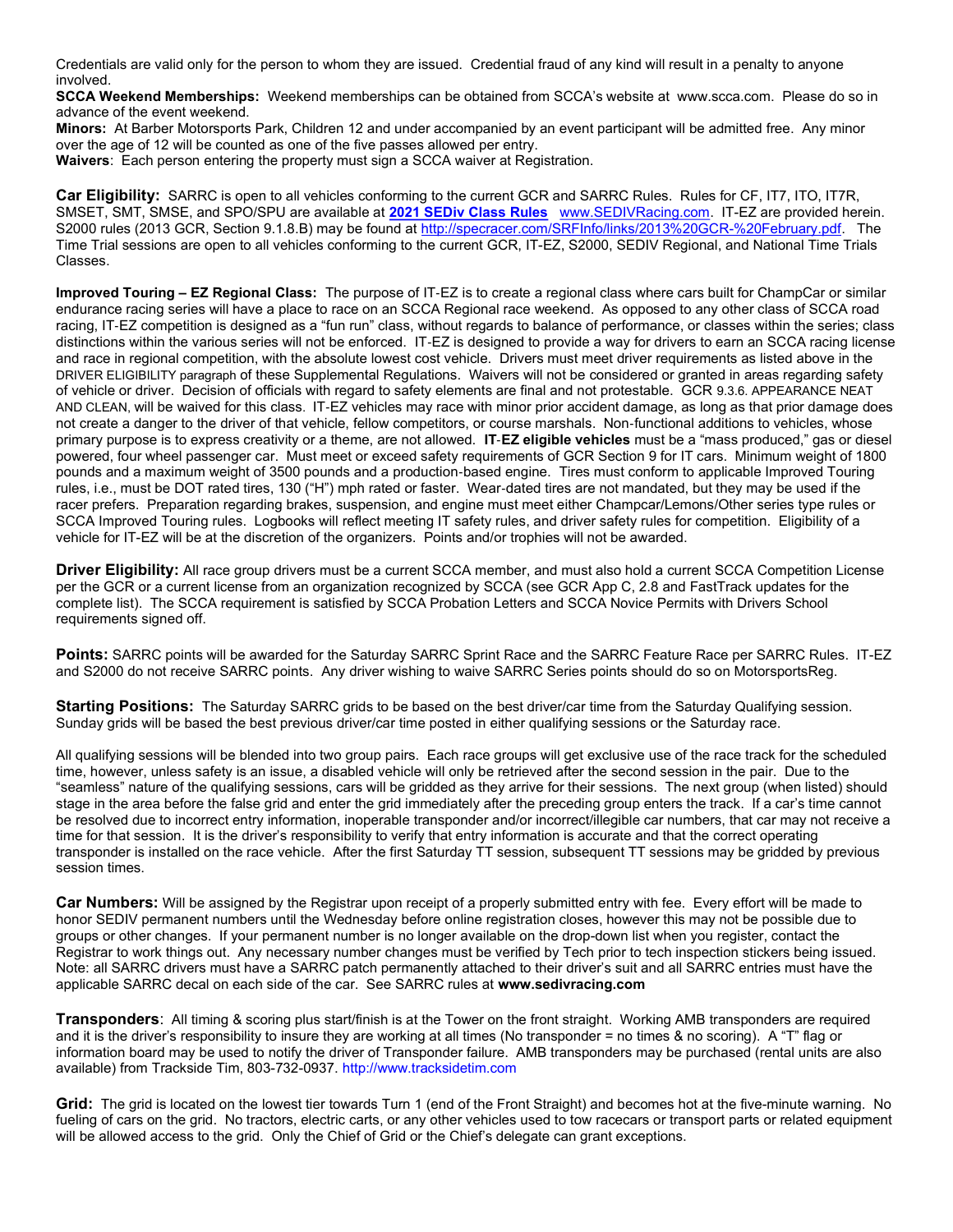Starts: Any race group may be given a split start at the discretion of the Chief Steward. Separate pace cars may be used and the classes will start approximately 25 seconds apart. If there is a split start, each group will receive a separate waving green flag to indicate a start. For all races, the pole car is responsible for maintaining the pace set by the Pace Car until the green is displayed. Any car jumping the start may receive a black flag. In the event of a wave off, extra pace laps will count as race laps.

Event Schedule/Run Groups: The event schedule or run groups may be deleted or added or combined at the discretion of the Chief Steward, with concurrence by the Race Chair, depending on pre-race entry counts or as needed to accommodate situations that may be encountered during the event. If changes are made prior to the start of the event, as much notice as possible will be given to all affected competitors.

Impound/Tech/Scales: The Impound/Tech area will be located under the Race Control Building. SARRC drivers bring their Tech Card, helmet, and logbook to Tech to get their sticker. At the conclusion of each race the top 3 finishers in each SARRC class must report to impound and be weighed. IF IN DOUBT, REPORT TO IMPOUND. The competitor will be responsible for performing any required disassembly and reassembly. TT drivers do not report to impound. No smoking in the Impound/Tech area. Scales will be available Saturday and Sunday during Tech hours except during the SARRC Races. Due to the compressed schedule and limited access to the track on Friday, competitors should make every effort to have new logbooks and annual inspections performed in their own region or at an earlier race before arriving at Barber.

Flags: Signaling will be done with flags. Station 12 (After the Kink) is the Black Flag station. Individual black flags and mechanical black flags will be displayed at Station 12 and at Start/Finish. A "T" for transponder and/or "SOUND" board may be shown along with the car number and black flag. During all Saturday and Sunday sessions, the Checkered Flag will be displayed only at Start/Finish. Whenever possible, a White Flag "1 to Go" will be shown at Start/Finish to indicate the last lap has begun. During any full course yellow (double yellow flags), the Chief Steward may dispatch the Safety (Pace) Car.

Sound Control: All cars will be monitored on driver's left after Station 10 (left side past museum) and per Barber rules must not exceed 104dB. SCCA noise level limit is 103dB. Non-compliance is subject to disqualification. 1<sup>st</sup> instance of sound violation results in a closed black flag shown to the driver. 2<sup>nd</sup> instance results in an open black flag to driver and they must report to pit road for further instruction. 3<sup>rd</sup> violation of sound level results in open black flag and driver must report to pit road and may not reenter track until problem is fixed.

Emergency Lanes: Keep all lanes in the paddock open at all times. This is necessary so that emergency vehicles of all sorts can fulfill their duties. If you leave a vehicle blocking an emergency lane it will be removed without warning.

Medical Facility: If you are sick or injured, please check with the medical staff. They will treat you as needed and process any necessary paperwork. SCCA insurance will not pay unless the paperwork is processed.

Property Damage: SCCA will hold drivers responsible for damages to property caused by intentional acts: e.g. - Drivers continually cutting apexes in the grass will be held financially responsible for repairs and may be penalized by loss of qualifying times. SCCA insurance will cover unintentional damage to track property.

Intoxicants: Any participant using intoxicants before the last car has left the track each day is subject to disqualification from the event and ejection from the property. Use of illegal drugs is specifically prohibited at all times during the event. Anyone using illegal drugs is subject to disqualification and ejection from the property. Drivers are responsible for their crew. Workers are responsible for their guests. Impound and Registration are race activities.

Results: Results for qualifying and races may be provided via Race Monitor. Results will be posted at www.teamtac.org and www.alscca.net as soon as possible after the event. Unofficial timing data may be posted on MyLaps.com at the end of each day.

Trophies: SARRC and TT Trophies will be available at Impound after the results are final. Trophies will not be mailed.

Parking: Paddock parking personnel will assign and direct paddock parking based on the size of your vehicles per instructions from the Paddock Chief. Due to space limits, each entry will be allowed a trailer and one (1) full-sized support vehicle in the main paddock area. That support vehicle will be identified by a special sticker that must be affixed to the vehicle before it will be admitted to the paddock. Additional crew parking will be limited to the upper tier parking area(s). Vehicles parked in no-parking areas may be towed.

Facilities: Concession, souvenir, and restrooms with hot-water showers are located in the Paddock. Camping is permitted on Friday and Saturday nights for a fee paid to the Track. Workers do not pay to Camp. Anyone camping in the Paddock on Sunday evening will be required to notify the Barber Track Manager. A limited number of electrical outlets are available for rent in the Paddock area. Please see the Barber Track Manager.

Pavement and Wastes: No stakes of any kind may be driven into paved surfaces; care must be taken when vehicle jacks are used to prevent the jack from sinking into the paved surface (such as placing a large enough piece of wood under the jack so that the weight is distributed over enough area that the pavement will not get "dented"). Kickstands on asphalt must have something under them to distribute the weight. Do not spill oil, coolant, or fuel onto pavement or ground. Receptacles for waste oil and for coolant are available in the Paddock. Please make provisions for removing from the premises any used tires, fuel, brake fluid, solvents, hazardous waste products, and batteries. If you do have an accidental spill, please call for the Track Management immediately. Large rigs on the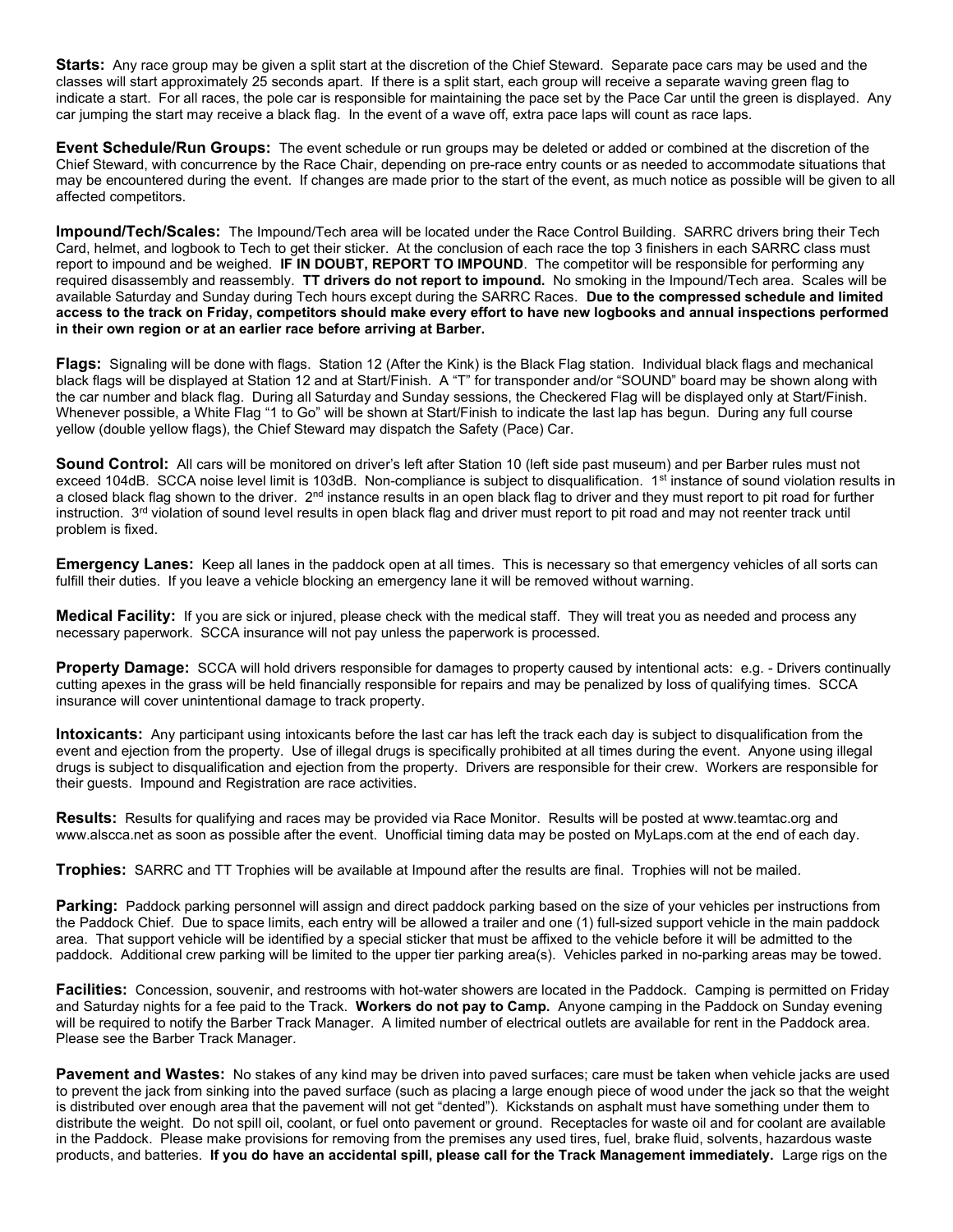lower level and in the electrical power areas must be parked perpendicular to the fence/hillside. Parallel parking will maximize availability of the limited power stations.

Restricted Hours: We have use of the facility from 5:00pm on Friday, August 27 through 7:00pm on Sunday, August 29. Paddock parking will begin at 5:30pm on Friday, August 27. The Park's gates will be locked at 7:00 pm on the last day of the event. Please be off the premises by that time. Local ordinance prohibits running unmuffled engines between 7:00pm and 7:00am each day, and 11:00am through 12:00am on Sunday. There is a \$100 fine for non-compliance.

Paddock Regulations: Pit support motorized vehicles (ATV's, golf carts, moped, pit bikes, etc.) may only be operated by a person with a valid driver's license and used only for race support. Car number must be displayed on the support vehicle at all times. Unauthorized or dangerous use of these vehicles (such as speeding, joy riding, double riding) will result in the vehicle being impounded and the responsible driver reported to the Chief Steward. The Paddock speed limit is 5 mph. Entrants must have a fire bottle in their Paddock area with a minimum rating of 12ABC. Vehicles may only be serviced on paved areas of the Paddock. No banners may be hung or attached to any facility structures without prior approval from Track Management.

Race Gas: Sunoco racing fuels (110 leaded and 93/98 unleaded) are available in the Paddock. Credit/Debit Card only.

## Additional Time Trials (TT) Regulations:

a. Driver Eligibility: All TT drivers must be at least 18 years of age and have a valid state driver's license and a full or weekend SCCA membership (Section 4 applies). A SCCA Time Trials License, NASA TT License (Full), SCCA Novice or Full Competition License, or competition licenses from other sanctioning bodies per the GCR is accepted. You can obtain a SCCA TT License by going to the SCCA website. TT licenses will not be issued at the event.

b. The TT groups may be limited in size to provide adequate spacing. Priority will be given to those drivers that have participated in a TT event at Barber until Noon on Monday, August 23. Regional drivers wanting additional track time (or those wanting to reward crew members for dutiful service over the years) are certainly encouraged to register, but will be the first to be bumped if the TT event is oversubscribed during early registration. The TT late fee is specifically waived for this event.

c. Based on historical participation, there will be one group for formula cars / sports racers /SRF and two groups for fendered cars. Groups A and C may be adjusted based on entry levels The final groupings will be announced at Saturday morning's drivers' meeting.

- 1. TT Group A (Closed Wheel): Car safety and driver safety gear must meet TT Safety Level 3 (Road race legal cars meet this). Passing will be anywhere on track, and point-by's are not required.
- 2. TT Group B (Open Wheel, Prototype, SRF/SRF3): Car safety and driver safety gear must meet TT Safety level 3 (Road race legal cars meet this). Passing will be anywhere on track, and point-by's are not required.
- 3. TT Group C (Closed Wheel TTN): Car and driver safety must meet TT Safety Level 1. Passing will be limited to designated straights (Provided below in these Supps), and only with a point-by.
- d. Vehicle Eligibility: For those TTN drivers, the TT classes will be as described in the SCCA National Time Trials Classes (Sport (S1, S2, S3, S4, S5, S6), Tuner (T1, T2, T3, T4, T5), Prepped (P1, P2, P3, P4), Max (M1, M2, M3), Unlimited (U1, U2), Formula/Sports Racers (TTS, TTA, TTW, TTN, TTV)). Road Racers looking for the practice time can enter using their Road Race classing.
- e. Two-driver cars are allowed (and encouraged). Two drivers can share the same Group B/C car (paying a single entry fee) and it's up to those drivers to determine how to split their sessions. The second driver in each case will have a '1' preceding the first driver's car number.
- f. Tech Inspection: Road Race cars will be required to have a TT Tech sticker based on a RR tech inspection. All TTN cars must turn in the SCCA National TT Tech Sheet at Tech and pass the event safety inspection including helmet (Tech) prior to any on-course participation. A TT logbook with a TT Annual inspection may also be presented.
- g. The AMB timing system will be in use at this event. Each vehicle must have a working AMB transponder during all on-track sessions. AMB transponders may be purchased or rented from Trackside Tim, 1-800-247-4260. http://www.tracksidetim.com
- h. Cars will be gridded as they arrive for their first session and all cars will be released similar to a road racing qualifying session. The primary objective of session #1 is to establish a "Ballpark" time for subsequent sessions. Pay attention to what cars are on track.
- Cars may be gridded for subsequent sessions based on their fastest TT lap time to that point. The out lap for those sessions will be done under Double Yellow conditions to keep everyone packed up before the green is displayed. In theory, the pack should then stretch out as the session continues so there should be a minimum of traffic encountered. If two drivers are running approximately the same lap times, it is incumbent on them to work together to maximize their chances at getting clean laps.
- j. These are NOT racing sessions. Drivers observed participating in racing situations and/or repeatedly driving off the paved surface may be black-flagged and counseled by the Safety Steward.
- k. The (blue & yellow) passing flags will be used and are mandatory; meaning the driver being overtaken is obligated to allow the pass. As always it is incumbent on the overtaking driver to initiate the pass safely. Those drivers repeatedly ignoring the flags will be black-flagged for consultation with the Safety Steward.
- I. TT results may be available via Race Monitor. TT Drivers do not report to Impound.

INCIDENT INVESTIGATION: Per GCR 6.11.1 E, if driver is involved in a significant body contact, the driver and car shall stop at the designated incident investigation site for review of the incident by the stewards before going to the paddock area. "Significant body contact" includes but it not limited to: contact resulting in 2 or 4 wheels off course, spins, loss of position, or repairs to suspension or bodywork. The area at Barber for incident review will be next to the impound area designated by signs.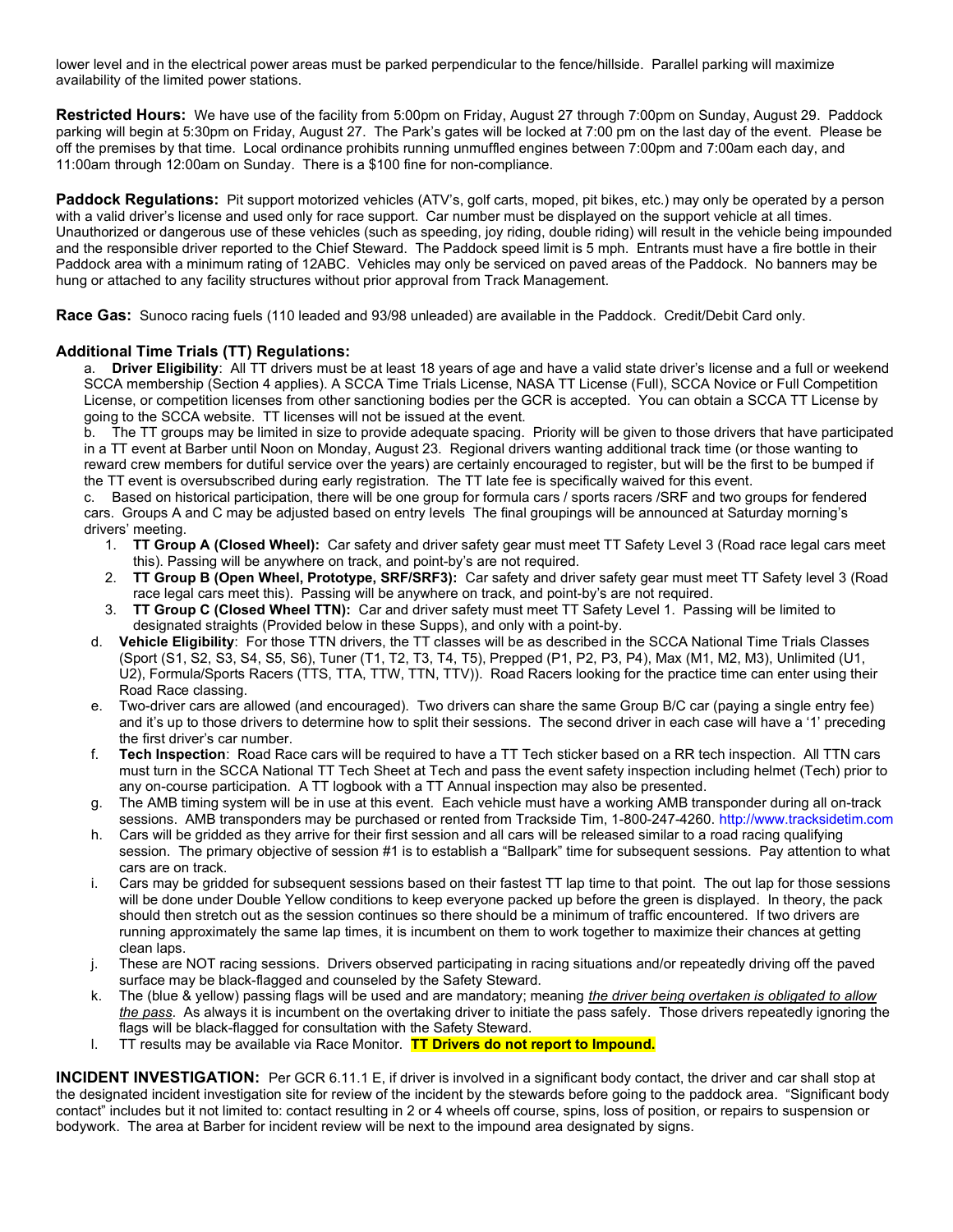OFFICIALS: The Chief Steward and Stewards of the Meet reserve the right to combine or split or add race groups and to modify the schedule and/or length of sessions as may be required.

A.C.S.: Bob Ricker Chief Starter: A.C.S. Mark Eversol Chief Paddock: TT Lead **Mark Rothermel**<br>TVR Race Chair **Mark Rothermel** 

SOM: Chief Tech:

Chief Registrar: Lori Vitagliano A.C.S. - Safety: Mike Finn Chief Grid/Pits: Pete Horansky A.C.S. Clerk of Course Rick Mitchell Chief Flagging & Communication: Paul Ballance Chairman SOM: Bob Hudson Chief Timing & Scoring: Steve Conrad SOM: Darryl Saylor Chief Sound Control: A.C.S - SOC: Dave Rollow Medical Coordinator: Track Services

Mark Rothermel **TVR Regional Executive Mark Rothermel** AL Race Chair **John Waight** Alabama Regional Executive Jim Farris

# Time Trials Passing Zones – Group TTC

Start and End of passing zones (shown in Green) will be marked with cones.

Passes shall not be initiated until the Start cones and must be completed by the End cones

# HOLIDAY INN EXPRESS, MOODY, AL SPECIAL RATE!

Close to the track – Call 205-352-0515 or 888-465-4329 to make the reservations for Check-in Aug 27th with checkout 29<sup>th</sup>. Room rate is \$129 for Standard Kings and double Queens.

Hotel: Holiday Inn Express, 1820 Carl Jones Rd, Moody, AL 35004 Exit 144 on Interstate 20.

Reservation Code: SCC

Arrival Date: 27-August-2021

Departure Date: 29-August-2021

NOTE: Reservations must be made before August 6<sup>th</sup>, 2021.